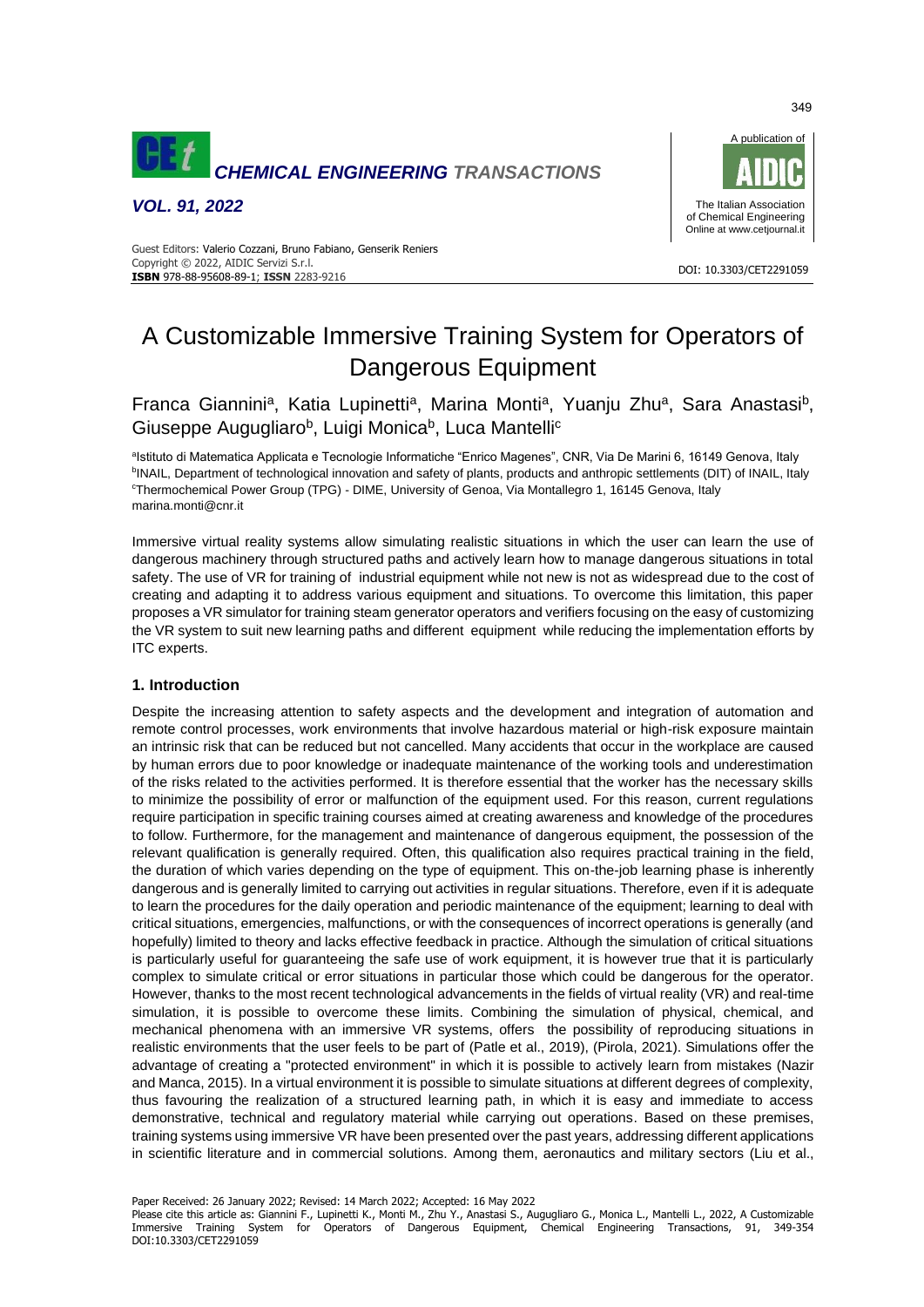2018) have been the pioneering ones, while engineering and medical applications are the most addressed (Vergara et al., 2017). In the manufacturing sector, Knoke and Thooben (2021) identify that the processes more addressed by VR training systems, either desktop, VR or augmented reality (AR), are assembling, cutting, welding, disassembling and liquid coating, motiving the choice with the more effective applicability. Many activities are devoted to address dangerous activities (Zhao and Lucas, 2015), (Nazir and Manca, 2015) (Nazir et al., 2013). In (Patle et al., 2019) various works addressing the training of operators in chemical plant and laboratories activities are presented, highlighting the need of realism for enhancing the training effectiveness. One of the main issues in the development of such training systems is the cost for the creation of alternative learning scenarios, which normally requires the simultaneous involvement of the training expert for its design, and the IT specialist for its realization in the VR environment (Rilling et al., 2010) (Fracaro et al., 2021). To reduce this effort, in this paper we propose a customizable immersive training system for certifiers and operators of boilers, which allows the training expert to directly specify the training scenarios using familiar tools. Moreover, the system is conceived to be easily adapted for the training and simulation on different devices. The simulation relies on a dynamic model of the equipment, composed of various modular elements. These elements are developed to simulate the functionality of the real devices, while accurately reproducing the effect of user interactions. The paper will briefly describe the main objectives and requirements of the PITSTOP project funding the presented research. Then, the main characteristics of the under-development solution are described (section 3). Finally, some concluding remarks and an outlook of future works will conclude the paper.

## **2. The PITSTOP project**

Among the potentially dangerous equipment requiring a specific skill for their operation and verification, steam generators are subjected to dedicated regulations, which establish rules to be respected for their installation, working conditions, monitoring and verification. In addition, the current Italian regulations (DM, 2020) require the acquisition of a specific qualification, which is obtained attending specific training courses aimed at creating awareness and knowledge of the proper procedures to follow. Depending on the characteristics of the equipment, four levels of qualifications are defined, requiring increasing knowledge on the underlying functional and theoretical aspects. Moreover, for high capacity and thus potentially more dangerous generators, a practical training period on the field is mandatory, for a number of training days dependent on the producibility of steam supplied by the generator. Unfortunately, the availability of very high capacity boilers is limited, reducing the possibility for new operators to find a location for their training.

Due to the intrinsic risk of this kind of equipment, current regulations require also periodic verifications of their correct setup, working conditions and maintenance. These procedures are performed by specific authorized organizations, whose professionals learn the verification operations via theoretical studies of the latest regulations without trainings on the field.

To overcome the limitations mentioned above, the PITSTOP project (PITSTOP, 2021), funded by INAIL, the Italian Workers' Compensation Authority (INAIL, 2021), aims at developing an immersive virtual reality simulator for the acquisition of the skills necessary for the management and verification of boilers in a structured and, at the same time, safe way.

To follow a learning-by-doing approach and to satisfy the training needs for both the boiler operators and the professionals in charge of the periodical verification, the system must satisfy several requirements. In fact, it should achieve a high level of realism and provide many practice and learning activities. In particular, the system has:

- to provide tailored learning paths for the two considered professional profiles, characterized by different tasks to be performed;
- to provide coaching capabilities, supporting the understanding of the actions to be executed to meet the assigned targets;
- to present the learner several different scenarios, corresponding to standard working procedures as well as anomalous conditions, in particular those caused by incorrect settings of the system actuators. In this way, the learner can observe and understand the consequences of possible mistakes, and learn how to take the necessary countermeasures;
- to simulate the real behavior of the equipment in response to the user actions, thanks to realistic simulation tools capable of real-time dynamic execution;
- to allow natural interaction with the equipment, so that the learner can become acquainted with the gestures and operations to perform in real life;
- to support the verification of the trainee learning;
- to be easily adaptable for the training on different devices, considering the specific requirements necessary to acquire the corresponding certification.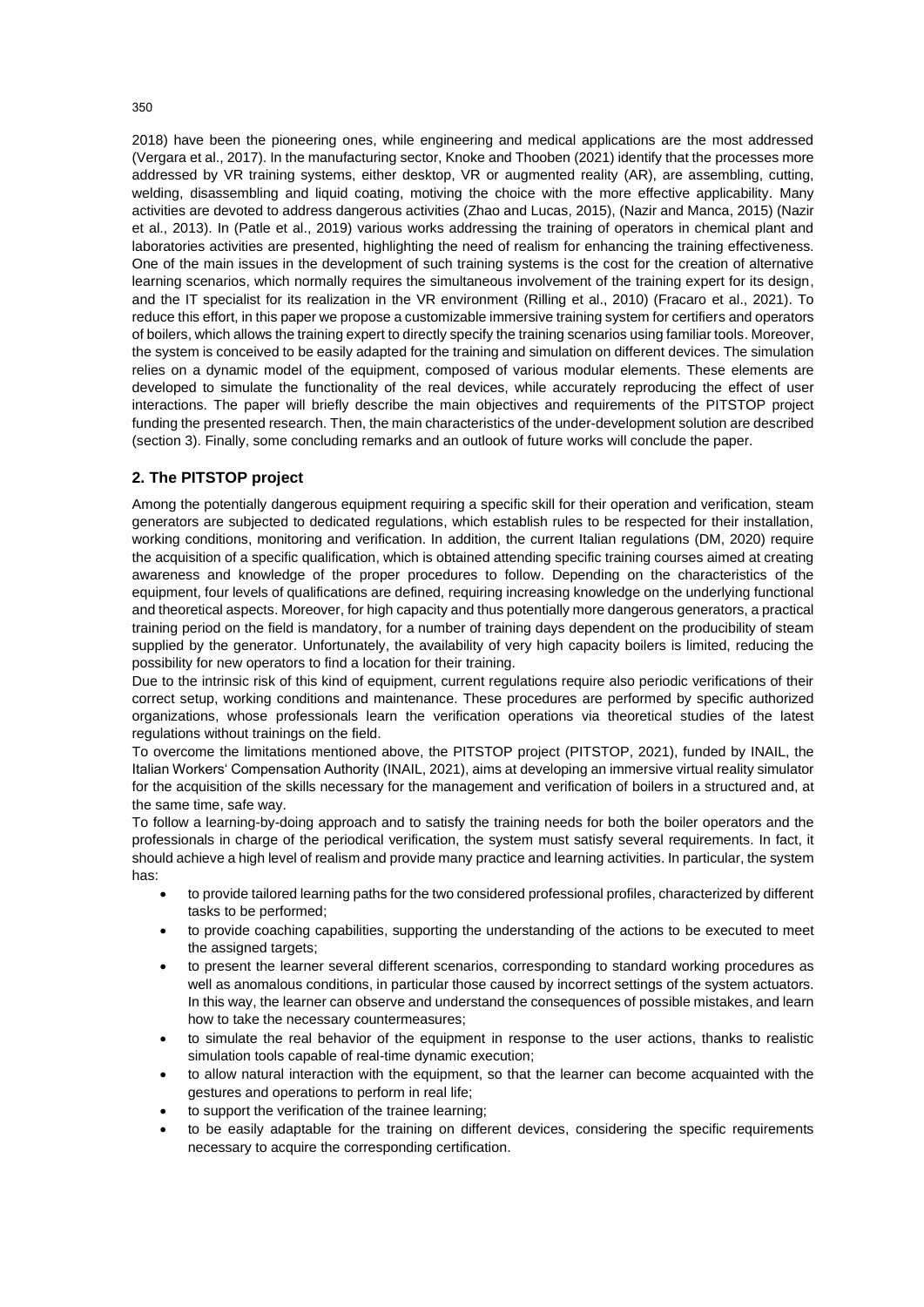# **3. The training system for steam boiler operators and verifiers**

### **3.1 The system usage modes and learning paths**

To guarantee both knowledge acquisition and verification functionalities, the simulator offers two different usage modalities: (i) learning and (ii) testing. In learning mode, the trainee is supported by the system while executing various tasks:

- getting contextualized information on the elements of the equipment in order to have a better comprehension and fast recognition of its main components and auxiliary elements;
- getting explanations on the causes of the encountered equipment anomalies and on the proper countermeasures to overcome them;
- accessing many documents, which can be used to recall the previously learnt concepts, for understanding and memorizing procedures to be respected and to visualize the actions to be performed. The documentation includes notes provided during the theoretical courses, relevant regulations and specific information of the generator used for the training (e.g. user manual);
- being guided during the task execution, allowing a better comprehension of the instructions contained in the boiler documentation and aiding their memorization.

When in learning mode, the system is somehow playing a role similar to the instructor during the on-site training, while allowing for reference documentation to be consulted directly in the immersive 3D virtual environment, avoiding the need to switch from VR to reality to seek advice in documents elsewhere available. In testing mode, the learner:

- has to execute the task without suggestions, while having access only to the documentation of the specific equipment;
- can get feedback/corrections of their performance once he/she has completed the task.

To aid the learning process and to evaluate the learner performance, the system saves a list of the various actions done to fulfill the given tasks, together with the information of the number of trials necessary to correctly complete each action.

Whereas general concepts and information on the equipment are of interest of both professional profiles, their duties and the tasks they are expected to execute are different. Therefore, when using the system, it is necessary to specify the user profile, in addition to the specification of the usage modality (learning or testing). The list of meaningful tasks for each profile are shown in Table 1. For the verifier the four tasks are mandatory in the case of first periodic verification, that is when the equipment is subjected to the periodic verification for the first time after commissioning.

In the case of the operator, "activation" refers to the first time the equipment is switched on, while "switch on" refers to the restart of the equipment after a switch off. For the "switch on" and "solve problem" tasks, the equipment can be set up in many different configurations, i.e. its actuators can have different statuses. Dealing with initial configurations which can be either correct or not, the learner has to understand if the device is ready to be operated and, if not, how to fix the wrong configurations.

The task regarding verification of the environment is common to both professionals. For safety reasons, current regulations define constraints for the rooms where the equipment is located (UNI/TR11752). For instance, they impose the presence of specific signage in the work area, and require a suitable empty space around the devices that must be accessed by the operator. It is therefore extremely important that both specialists know the directives.

|    | Verifier                           |    | Operator          |
|----|------------------------------------|----|-------------------|
|    | Compilation of the technical sheet | 1. | Environment check |
| 2. | Checks and tests of the equipment  | 2. | Activation        |
|    | accessories                        | 3. | Switch on         |
| 3. | Environment check                  | 4. | Solve problem     |
| 4. | Reporting                          |    | 5. Switch off     |
|    |                                    |    |                   |

*Table 1: Lists of the considered tasks for the two professional profiles*

The task "Solve problem" refers to many different equipment configurations. The ones here considered are mainly related to wrong setups of the system actuators: misplaced valves, wrong positions of buttons and switches, inadequate pressure settings. Based on the current configuration, the system simulates the behavior of the equipment, showing the consequences of the incorrect setup in VR. In learning mode, upon learner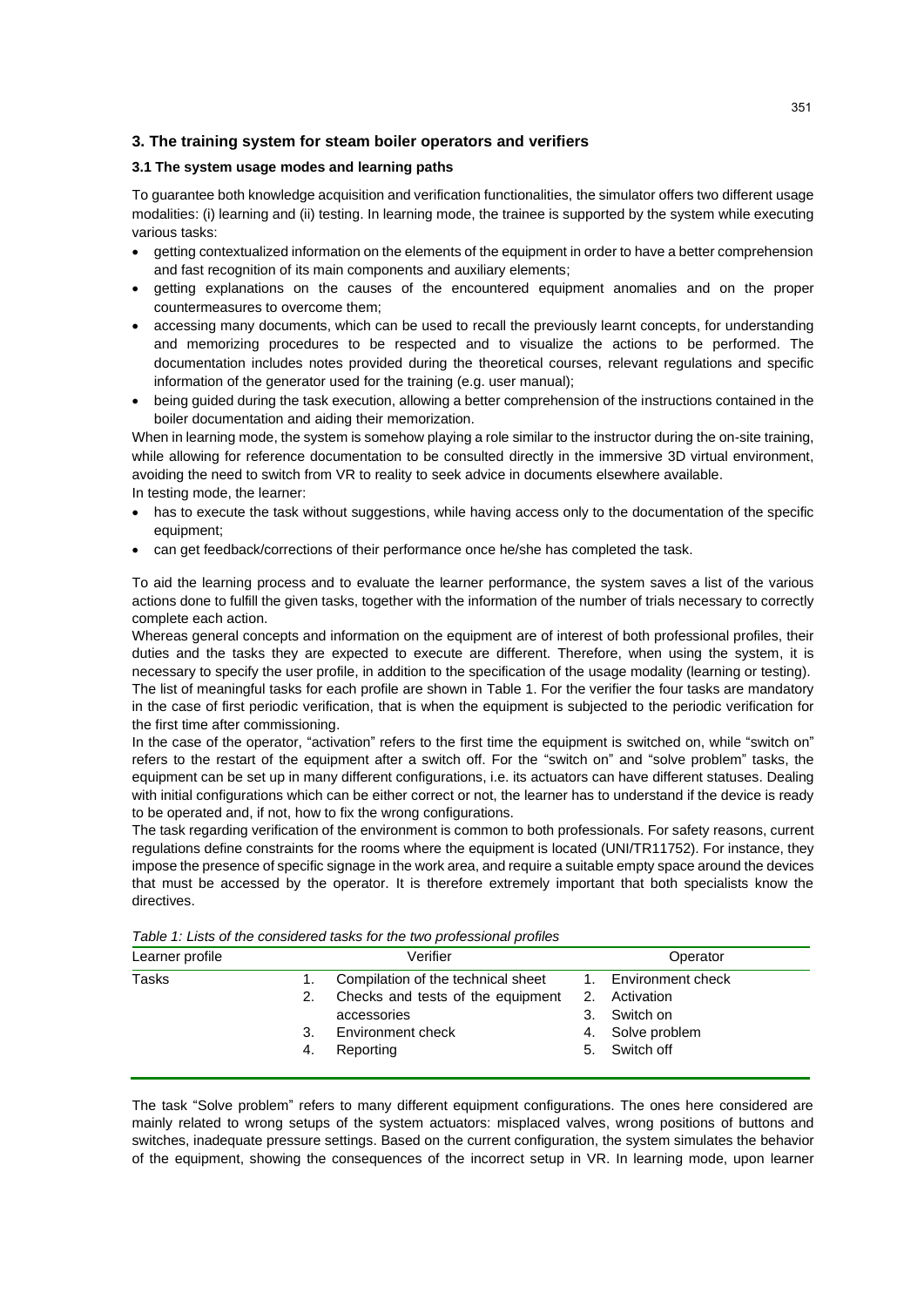request, the system communicates the type of problem and its cause, together with the sequence of actions to carry out to solve it.

To complete the training, the learner must complete all the required tasks in both learning and testing modes, until the equipment is properly configured. Anyhow, the effective requirements and modalities on the usage of the systems to guarantee the effectiveness of the training can be better specified by the persons in charge of the learning verification.

### **3.2 The simulator system components**

To reproduce faithfully the behavior of a real boiler, the PITSTOP training system is composed of two simulation modules, shown in [Figure 1:](#page-3-0)

- 1. a VR simulator that supports the 3D spatial and audio immersive experience of the learner;
- 2. a functional simulation module based on of a real-time dynamic model of the equipment, simulating its behavior in response to the learner actions on the equipment actuators.



<span id="page-3-0"></span>

These two modules communicate with each other by exchanging information regarding the status of safety, control, or measurement components that are modelled both in the 3D environment and in the dynamic model. Actuators can be directly manipulated by the learner to alter the operation of the equipment; they can modify their position (e.g. turning a switch) and appearance (e.g. internal light turned on). Differently, the modification of control elements depends on the functional simulator and, in particular, on the control system embedded within. Also safety elements, e.g. safety valves, are activated by the functional simulator, but they can be also acted by the learner to verify their working conditions.

The first module has the objective to provide a sense of presence to the learner, who should be able to act on the equipment actuators as in real life. To meet this goal, big attention has been paid in the design of the user interaction modalities, avoiding the use of controllers and allowing natural gestures to interact on the actuators. Voice commands, in alternative to menu items available on user request, are also exploited with the provision of gaze tracking for the element selection for the information visualization.

The VR simulator has been developed on the top of the game engine Unity, using HTC Vive head mounted display for the immersive experience and Leap Motion controller for the gesture acquisition and detection. The choice has been made considering the best compromise between costs, detection capabilities and movement freedom for the user. The dynamic model of the functional simulator has been developed in Matlab-Simulink environment, following the physics-based data-driven mixed approach proposed in (Rossi et al., 2018), (Rossi et al., 2019). To ensure high fidelity, the model was calibrated and validated on real data collected on a real boiler, which will be presented in the next paragraph.

#### **3.3 Use cases**

To reproduce faithfully the behavior of the boiler and to simulate the actions to be performed in a realistic way the system has been developed as a sort of digital twin of a real steam generator installed in the laboratory of the project partner Università di Genova, at the Savona (Italy) campus. This boiler generates steam thanks to electrical resistances installed inside its main tank. It is a quite simple device, but it is well suited for a didactical experience, making it possible to test all its functionalities and to perform all the planned training activities. A more complex system is going to be modelled during the next phase of the project, using as reference a dismissed secondary boiler at the Tirreno Power plant in Vado Ligure (Italy). [Figure 2](#page-4-0) depicts the real boiler and its virtual counterpart used in the system current version.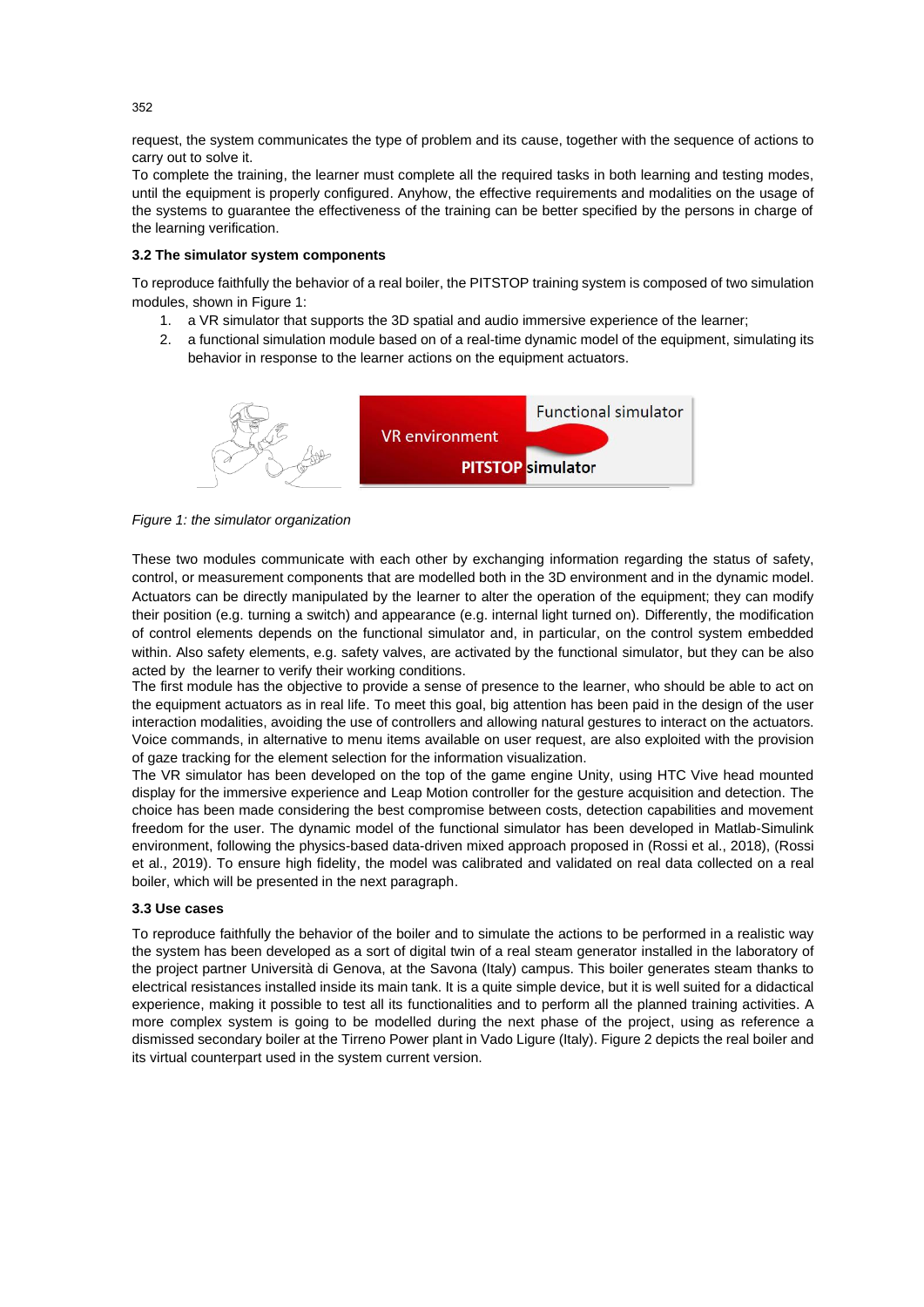

*Figure 2: The real steam boiler (<10bar) and the virtual twin exploited in the training system* 

#### <span id="page-4-0"></span>**3.4 Adaptability of the system**

As previously mentioned, the current directives (DM, 2020) require an on-site training period for conducting a steam boiler of the potentiality corresponding to the target habilitation degree. This means that the system has to provide the simulation of at least a boiler for each degree level. This might be expensive in terms of man effort if all the information and actions are hardcoded within the program. In fact, the implementation of the previously described functionalities requires the involvement of various expertise, in particular, the in-depth knowledge of the equipment to correctly specify the actions to carry out, the engineering knowledge to specify the dynamic functional model, and the ability to program in the development environment of the VR platform to import this knowledge into the VR system. Therefore, it is important to devise modalities to reduce as much as possible the equipment-specific implementation. Even if the different degrees of accreditation for steam generators involve different types of equipment with increasing hazard levels, it can be noted that they are characterized by similar activities to perform and components to interact with (e.g. buttons, valves). Then, it is of utmost importance that the system is flexible enough to be easily adapted to different equipment and scenarios, requiring only the involvement of experts of the scenario itself, i.e. the equipment expert and engineers for the dynamic model specifications.

Here, the term scenario refers to the task the learner has to perform, the environment in which the equipment is working, the status of the equipment before and after the conclusion of the task, the correct sequence of operations to complete the task. When performing these tasks on a steam generator, each operation always results in the status change of one actuator, possibly depending on the status of control and safety elements. Therefore, both the initial and the final status can be expressed in terms of the actuators' status, whose possible values belong to a limited set. Examples of status are "closed" and "open" for a valve, "on" and "off" for a switch. Moreover, there is a limited number of types of these kinds of components (actuators, safety and control elements), each one with a predefined and predictable behavior. Their modelling allows the possibility of adapting the system when changing the equipment on which the learner has to be trained. Based on these assumptions, the developed system adopts an Object-Oriented organization and uses files for the specification of the scenarios and operations sequences in terms of the components' statuses. When a new boiler has to be included, its 3D models corresponding to the actuators, safety and control elements have to be annotated according to the corresponding type; thus some type-specific default attributes and characteristics are automatically associated. They include, for instance, the type of modifications (e.g. color change) allowed, the interaction foreseen (e.g. grasping, rotation), number of possible statuses, produced sound. When annotating the elements, the expert has to associate a unique name, that is then used to specify the actions to be performed to achieve a task. For each task, the domain expert has to specify the actuators to act on and in which order, and the status value to which they have to be set. For each actuator status change, it is also necessary to specify which actuators must necessarily have a specific value and what this value is. Moreover, the expert has to specify the expected statuses of the actuators when the task is correctly completed. The expected statuses are used by the system to check the correctness of the single actions and of the overall task. In case of mistakes, in the learning mode, the results of the check (wrong setting of actuators) are communicated at each action step, while in the testing mode they are communicated only once completed the task.

#### **4. Conclusions and future work**

This paper proposes a training system for the acquisition of the expertise necessary for conducting and verifying steam boilers, which represent a specific class of industrial pressurized vessel devices. The long-term objective